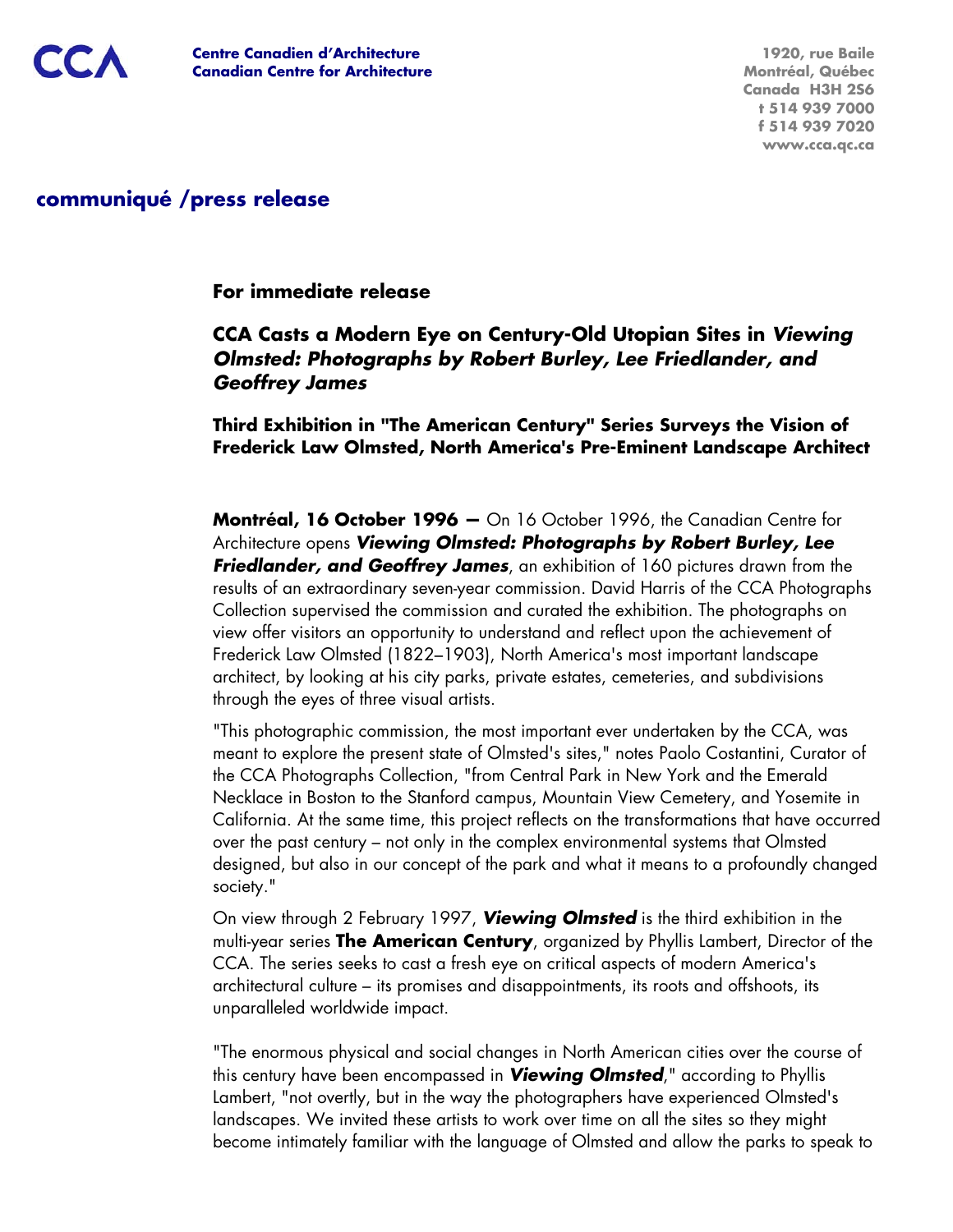them. They witnessed how the sites change from season to season through the years – and the photographers' point of view changed with them. We hope our visitors, too, will immerse themselves in the many aspects of Olmsted's work as evoked by the shifting, multiple viewpoints of these artists, so that the onlookers, too, come to be transformed in their ways of seeing these parks."

In its size and complexity, CCA's Olmsted commission belongs to a tradition that includes such great photographic projects as the 1851 Mission héliographique, which documented architecture throughout France. "The American photographers of Olmsted's time did not have the government as a patron or Chartres cathedral as a subject," Phyllis Lambert notes. "Instead, they had the sponsorship of the railroads and the dramatic vistas of the West. Our commission harks back in a way to those 19th-century images of the American landscape, but with an important difference. Olmsted's landscapes are made ones and are for the most part *urban*. They bring a quintessentially American conception of nature into the heart of the city."

The artists had the opportunity to visit the sites many times, returning to photograph them in different seasons, or sometimes in the same season several years later. Olmsted scholar Cynthia Zaitzevsky selected 74 representative sites for the project and provided documentation to the photographers about each. Out of the resulting work, the CCA chose 940 photographs to become part of a permanent archive. The exhibition **Viewing Olmsted** is the public's first opportunity to see a wide-ranging selection of these images.

The photographers brought sharply different approaches to the commission. Lee Friedlander (U.S.A., born 1934) working in black and white, used a Leica at first, but changed to a 2¼" square Hasselblad, and a panoramic camera. Geoffrey James (U.K., born 1942) also worked in black and white, using a panoramic camera and later an 8" x 10" view camera. Robert Burley (Canada, born 1957) created chromogenic color prints, using a 4" x 5" view camera. The photographers' personal visions and their ideas about Olmsted were equally distinct, evolving over the course of the commission.

"As a result of being able to return to the parks over a period of years," Robert Burley notes, "I found out that they are constantly reinvented places – not just through the change of seasons and the different activities that take place in them, but through Olmsted's skills as a designer. He had an immense talent for manipulating not only the landscape but also the way people experience the landscape. Being a picture-maker, one tries to be aware of how people view your photographs and how you can move their eyes around an image. I think Olmsted was incredibly successful in moving me through his landscapes. Even when I was very aware of it and tried to find alternative routes, I found myself following the itinerary he had developed."

Geoffrey James also draws a parallel between Olmsted's crafting of space and the work of the photographer: "You find a spot in which you have a relationship to things around you, and you put your camera down and make a picture. You're not peering through the machine, you're just walking – sort of sniffing, like a dog trying to find the right spot. I found there were places that seemed to me to have been consciously designed to make you walk like that, to move your body through the space. There is a journey to be made – almost a narrative."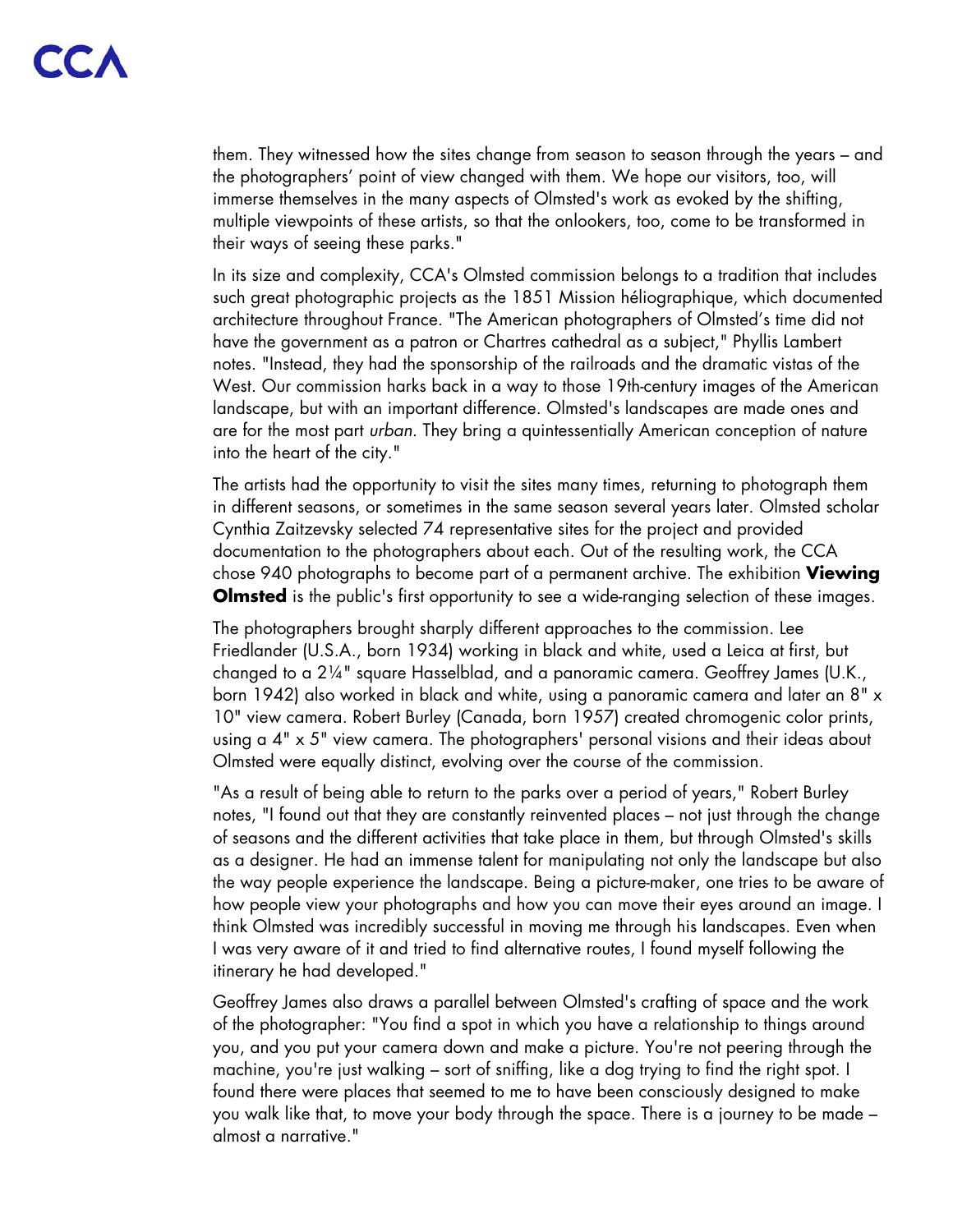The challenge of rendering the implied movement within these spaces; the continual changing of the landscape with the seasons and the weather; the sheer size of the places – because of these factors, the sites needed to be interpreted, from multiple, overlapping points of view. As Lee Friedlander puts it, "I don't think anyone is capable of doing the definitive Central Park. That's why Bob and Geoffrey and I all felt reassured to think, `If I don't do justice to this or that site, somebody else will.' Going out with them was fun, because you could have tied any two of us back-to-back, and each one would have been totally interested in the area he was photographing. I don't think there was ever a time when we went out together and were interested in the same thing. But then, we'd go out independently and wind up photographing the same tree. To me, that's part of what justifies the commission – the feeling that Olmsted had a reason for putting that tree where it was, and the reason was going to come out in the pictures."

Friedlander tended to explore the different ways in which the camera can record the play of light and shadow and the character of a space; in photographs that sometimes resemble dense, visually disorienting collages, he investigated how a slight difference in viewing position, or a change in camera format, can radically alter one's experience of a place. Burley was drawn to the interplay of public and private space within the parks – to the ways in which they allow people to enjoy a personal, psychological envelope within the physical landscape; he also became interested in the way a fixed, relatively timeless element (such as a bridge) would be juxtaposed with plantings that changed day by day, providing a field in which human activity would change by the minute. James, who has devoted much of his career to photographing Italian gardens, was most caught up in rendering the physical sensation of moving through the sites, which are so different in character from formal European gardens.

"The photographers whose work is gathered here have given us different places than those that Olmsted made," writes John Szarkowski, Director Emeritus of the Department of Photography of The Museum of Modern Art, New York; "but their aim was in a sense perhaps similar to his; both he and they have given us places that we complete by entering into them – in the first case physically, and in the second, imaginatively... One might say that Robert Burley sees the parks as artifacts, and that Geoffrey James sees them as ancient farms in decline, and that Lee Friedlander sees them as jungles dreaming of civilization."

#### **Catalogue Published by the CCA Reviews and Comments On the Commission**

In conjunction with the exhibition, the CCA will publish a book-length report on the commission, featuring a prologue by Phyllis Lambert; essays by Paolo Costantini and John Szarkowski, Director Emeritus of the Department of Photography of The Museum of Modern Art, New York; and 64 photographs from the exhibition. The book also will include interviews with the three photographers, conducted by David Harris, and an appendix listing the sites that were photographed.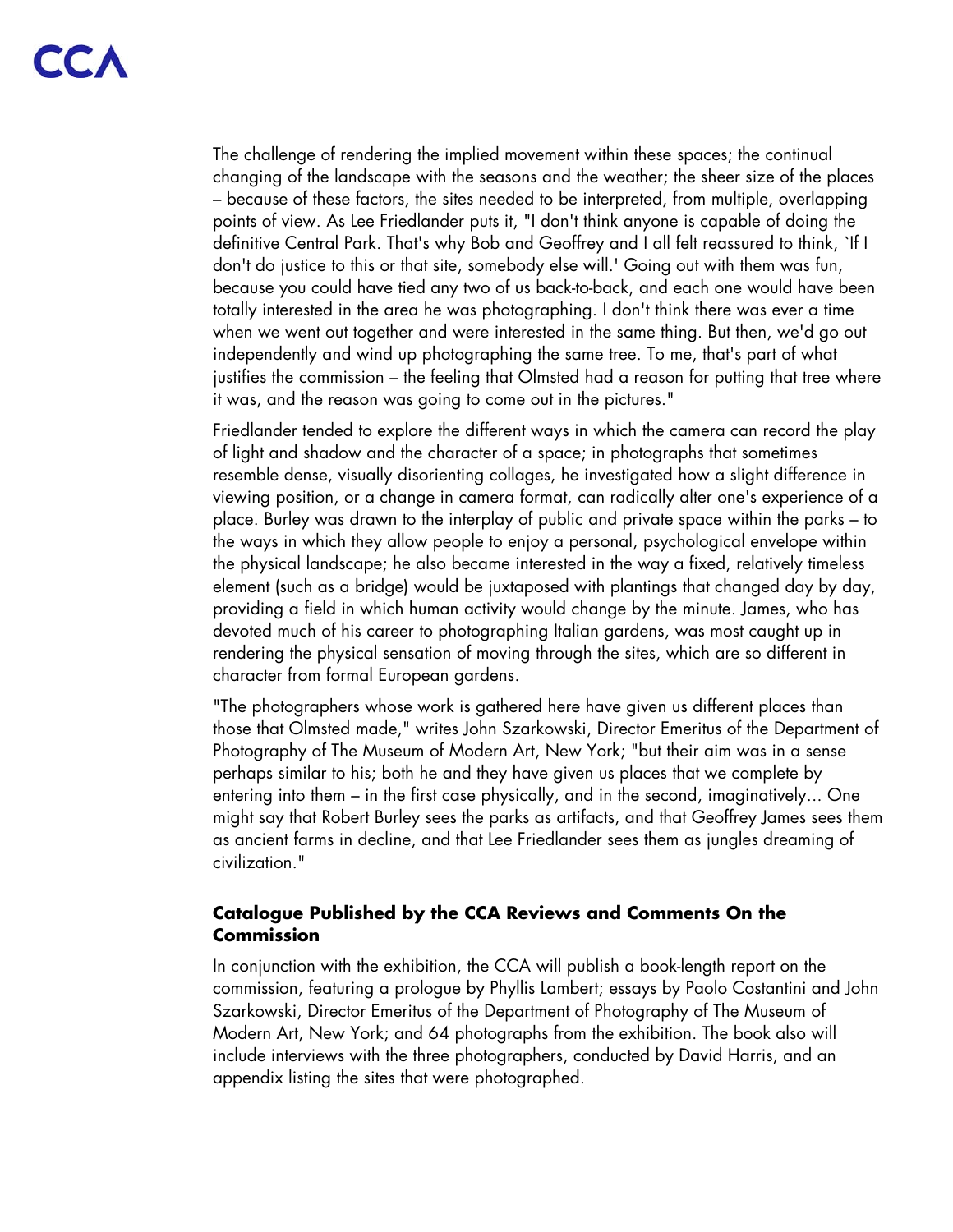#### **Reviewing the History of Montréal's Olmsted Park**

Concurrent with *Viewing Olmsted*, the CCA also presents *Mount Royal Res*  **Publica**, an exhibition focusing on the public's involvement in preserving Montreal's mountain park. Organized for the CCA by guest curator Dinu Bumbaru of Héritage Montréal, the exhibition is on view in the hallcases of the CCA from 16 October 1996 to 16 February 1997. Featuring plans, drawings, photographs, and documents drawn from the CCA's archives and other collections, the exhibition explores the debates that have surrounded public use of Mount Royal as the symbol and backdrop of Montréal. The initiative to preserve the public interest in the mountain by establishing a park – a proposal fulfilled by Olmsted between 1873 and 1871 – was just one stage in the history of the public's involvement with this site, which has continued to this day.

### **A Wide-Ranging Schedule of Programs for the Public**

An ambitious public program has been organized by the CCA in conjunction with *Viewing Olmsted*. Developed in association with several distinguished Montréal organizations, the programs include guided tours of the exhibition, student workshops at the CCA and on Mount Royal, lectures and a public forum, a film series, and walking tours of the Parc du Mont-Royal and other historic Montréal parks and gardens. For information on Olmsted programs at the CCA, please call (514) 939-7026. These programs grow out of a principle central to the CCA's mission: the notion that architecture, as part of the social and natural environment, is a public concern. The exhibition *Viewing Olmsted* offers an excellent opportunity to serve this principle, provoking reflection on the multiplicity of ways in which we can view our landscape; the role of the citizen in maintaining and protecting this legacy; and the physical, economic, and political structures that can make citizens central to their city.

## *Viewing Olmsted* **On Tour**

After being seen at the CCA, **Viewing Olmsted** will travel to the Equitable Gallery in New York City (12 February to 15 March 1997 ); to the Wexner Center for the Arts at Ohio State University in Columbus, Ohio (9 May to 10 August 1997); to the Davis Museum and Cultural Center at Wellesley College in Wellesley, Massachusetts (2 September to 30 November1997) and to the Field Museum of Natural History, Chicago (1 March to 26 April 1998). From May 1998 to April 2000, a smaller exhibition of approximately 85 images will circulate internationally.

**The CCA gratefully acknowledges the J.W. McConnell Family Foundation, Daniel Langlois, the Graham Foundation for Advanced Studies in the Fine Arts, Furthermore…the J.M. Kaplan Fund publication program, Hydro-Québec, and Matthew Bronfman and Lisa Belzberg for gifts in support of the exhibition** *Viewing Olmsted: Photographs by Robert Burley, Lee Friedlander, and Geoffrey James***, its accompanying educational programs, and the exhibition catalogue.**